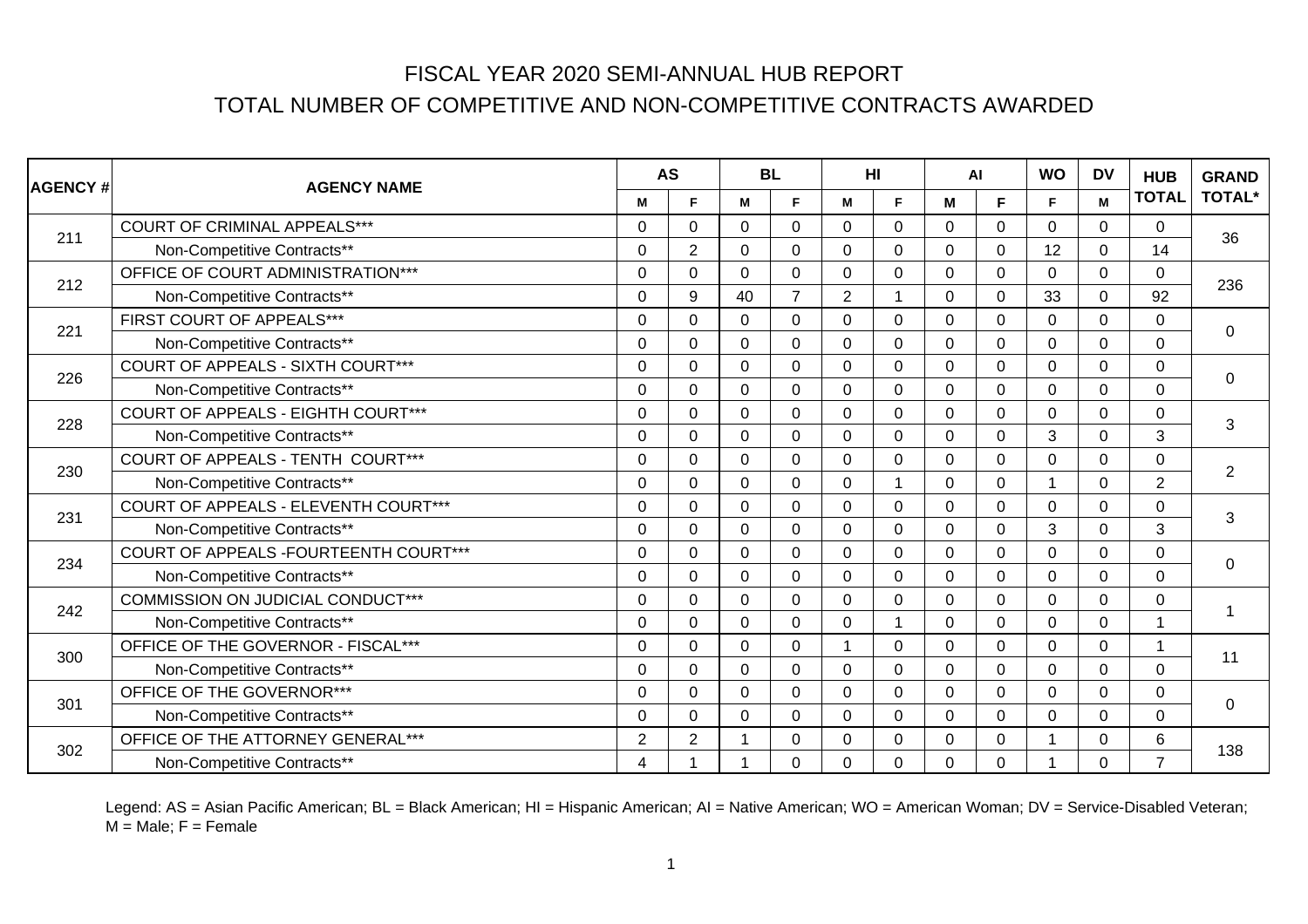| <b>AGENCY#</b> | <b>AGENCY NAME</b>                     |          | <b>AS</b>      |                | <b>BL</b>      | <b>HI</b>      |             | <b>AI</b>      |              | <b>WO</b>       | DV             | <b>HUB</b>     | <b>GRAND</b>   |
|----------------|----------------------------------------|----------|----------------|----------------|----------------|----------------|-------------|----------------|--------------|-----------------|----------------|----------------|----------------|
|                |                                        | M        | F.             | M              | F              | М              | F           | M              | F            | F               | M              | <b>TOTAL</b>   | <b>TOTAL*</b>  |
| 303            | TEXAS FACILITIES COMMISSION***         | $\Omega$ | 0              | 1              | $\overline{1}$ | 2              | $\Omega$    | $\Omega$       | $\mathbf{0}$ | 3               | $\Omega$       | $\overline{7}$ | 423            |
|                | Non-Competitive Contracts**            | $\Omega$ | 5              | 36             | 3              | 3              | $\Omega$    | $\Omega$       | $\Omega$     | 34              | $\Omega$       | 81             |                |
| 304            | COMPTROLLER OF PUBLIC ACCOUNTS***      |          | 4              | $\Omega$       | $\Omega$       | $\Omega$       | $\Omega$    | $\Omega$       | $\Omega$     | 1               | $\Omega$       | 6              | 44             |
|                | Non-Competitive Contracts**            | 0        | 0              | 0              | $\mathbf 0$    | $\Omega$       | $\mathbf 0$ | 0              | $\mathbf 0$  | $\Omega$        | $\Omega$       | $\overline{0}$ |                |
| 305            | <b>GENERAL LAND OFFICE***</b>          |          | 3              | $\Omega$       | $\mathbf 0$    | 4              | $\mathbf 1$ | $\Omega$       | $\Omega$     | 15              | $\Omega$       | 24             | 660            |
|                | Non-Competitive Contracts**            | 3        | 6              | 16             | $\mathbf 0$    | 2              | 10          | $\Omega$       | $\Omega$     | 44              | $\Omega$       | 81             |                |
| 307            | <b>SECRETARY OF STATE***</b>           | $\Omega$ | 11             |                | $\mathbf 0$    | 9              | 1           | $\Omega$       | $\mathbf 0$  | 37              | $\Omega$       | 59             | 167            |
|                | Non-Competitive Contracts**            | $\Omega$ | $\Omega$       | $\Omega$       | $\mathbf 0$    | $\mathbf{0}$   | $\Omega$    | $\Omega$       | $\Omega$     | $\Omega$        | $\Omega$       | $\mathbf 0$    |                |
| 308            | <b>STATE AUDITOR'S OFFICE***</b>       | 0        | 0              | $\Omega$       | 1              | 0              | 0           | 0              | $\mathbf 0$  | 7               | $\Omega$       | 8              | 162            |
|                | Non-Competitive Contracts**            | 0        | 4              | $\overline{2}$ | $\mathbf 0$    | $\overline{2}$ | $\mathbf 1$ | $\overline{0}$ | $\mathbf 0$  | $6\phantom{1}6$ | $\Omega$       | 15             |                |
| 312            | <b>STATE SECURITIES BOARD***</b>       | $\Omega$ | 0              | $\Omega$       | $\mathbf 0$    | $\mathbf{0}$   | $\Omega$    | $\Omega$       | $\mathbf 0$  | 1               | $\Omega$       | 1              | 160            |
|                | Non-Competitive Contracts**            | 4        | 9              | $\overline{2}$ | $\mathbf 0$    | $\overline{2}$ | $\mathbf 0$ | $\Omega$       | $\mathbf 0$  | 12              | $\Omega$       | 29             |                |
| 313            | DEPARTMENT OF INFORMATION RESOURCES*** |          | 13             | 8              | $\mathbf 0$    | 3              | $\Omega$    | $\Omega$       | $\Omega$     | 13              | $\overline{0}$ | 38             | 345            |
|                | Non-Competitive Contracts**            |          | 4              | $\mathbf 0$    | $\mathbf 0$    |                | $\mathbf 0$ | $\Omega$       | $\mathbf 0$  | 10              | $\Omega$       | 16             |                |
| 320            | TEXAS WORKFORCE COMMISSION***          | 14       | 0              | 4              | $\mathbf 0$    | 10             | $\mathbf 0$ |                | $\Omega$     | 28              |                | 58             | 127            |
|                | Non-Competitive Contracts**            | $\Omega$ | 0              | $\Omega$       | $\mathbf 0$    | $\Omega$       | $\Omega$    | $\Omega$       | $\mathbf 0$  | $\Omega$        | $\Omega$       | $\mathbf 0$    |                |
| 326            | TX EMERGENCY SVCS RETIREMENT SYST***   | 0        | 0              | $\Omega$       | $\mathbf 0$    | $\mathbf 0$    | $\mathbf 0$ | $\Omega$       | 0            | $\Omega$        | $\overline{0}$ | $\mathbf 0$    | $\overline{0}$ |
|                | Non-Competitive Contracts**            | $\Omega$ | 0              | $\Omega$       | $\mathbf 0$    | $\Omega$       | $\mathbf 0$ | $\Omega$       | $\mathbf 0$  | $\Omega$        | $\Omega$       | $\overline{0}$ |                |
| 327            | <b>EMPLOYEES RETIREMENT SYSTEM***</b>  | 11       | 8              | $\Omega$       | $\mathbf 0$    | 8              | 3           | 3              | $\Omega$     | 20              | $\Omega$       | 53             | 107            |
|                | Non-Competitive Contracts**            | $\Omega$ | $\Omega$       | $\Omega$       | $\mathbf 0$    | $\Omega$       | $\Omega$    | $\Omega$       | $\Omega$     | $\Omega$        | $\Omega$       | $\mathbf 0$    |                |
| 329            | <b>REAL ESTATE COMMISSION***</b>       | $\Omega$ | 4              | $\Omega$       | $\mathbf 0$    | $\overline{1}$ | 2           | $\Omega$       | $\Omega$     | 8               | -1             | 16             | 268            |
|                | Non-Competitive Contracts**            | 0        | 5              | $\Omega$       | $\mathbf 0$    | $\overline{2}$ | $\Omega$    | $\Omega$       | 0            | 29              | $\Omega$       | 36             |                |
| 332            | TX DEPT OF HOUSING & COMM AFFAIRS***   | $\Omega$ | $\overline{2}$ | 3              | $\mathbf 0$    | $\Omega$       | 1           | $\Omega$       | $\Omega$     | 4               | $\Omega$       | 10             | 462            |
|                | Non-Competitive Contracts**            |          | 9              | 15             | $\mathbf 0$    | 39             | $\Omega$    | $\Omega$       | $\Omega$     | 96              | $\Omega$       | 160            |                |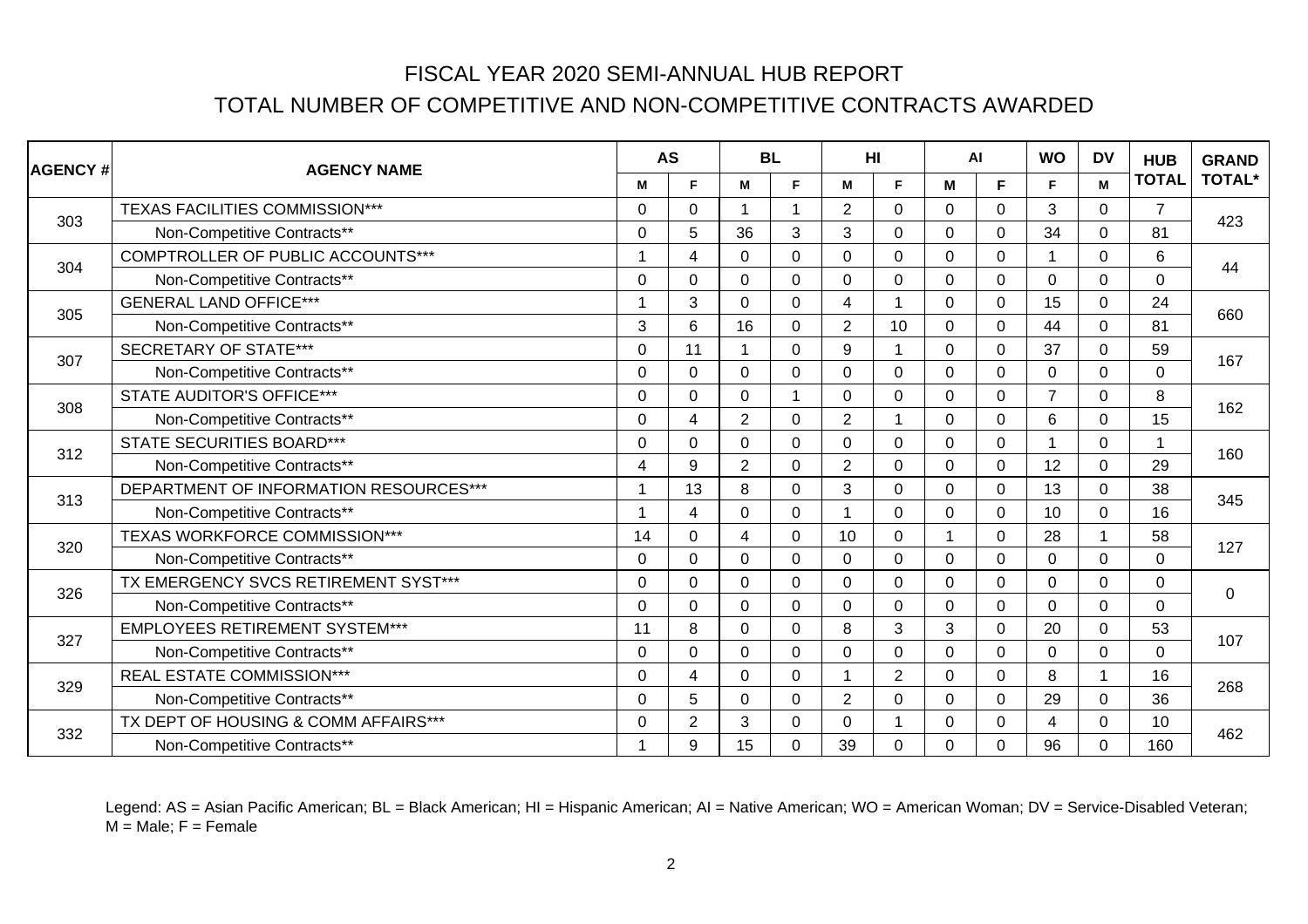| <b>AGENCY#</b> | <b>AGENCY NAME</b>                     |             | <b>AS</b>      |                | <b>BL</b>      |                | HI             |                | AI             | <b>WO</b>      | <b>DV</b>      | <b>HUB</b>     | <b>GRAND</b>   |
|----------------|----------------------------------------|-------------|----------------|----------------|----------------|----------------|----------------|----------------|----------------|----------------|----------------|----------------|----------------|
|                |                                        | м           | F.             | M              | F              | M              | F              | м              | F              | F              | M              | <b>TOTAL</b>   | <b>TOTAL*</b>  |
| 347            | TEXAS PUBLIC FINANCE AUTHORITY***      |             | 4              | $\Omega$       | 2              | $\Omega$       | $\Omega$       | $\Omega$       | $\Omega$       | 1              | $\Omega$       | 8              | 29             |
|                | Non-Competitive Contracts**            | 0           | 0              | 0              | $\mathbf 0$    | $\Omega$       | $\Omega$       | $\Omega$       | $\mathbf 0$    |                | $\Omega$       |                |                |
| 352            | <b>TEXAS BOND REVIEW BOARD***</b>      | $\Omega$    | $\Omega$       | $\Omega$       | $\Omega$       | $\mathbf{0}$   | $\Omega$       | $\Omega$       | $\mathbf{0}$   | $\Omega$       | $\mathbf 0$    | $\Omega$       | 0              |
|                | Non-Competitive Contracts**            | $\Omega$    | 0              | $\mathbf 0$    | $\mathbf 0$    | $\mathbf 0$    | $\mathbf 0$    | $\Omega$       | $\mathbf 0$    | $\Omega$       | $\Omega$       | $\mathbf 0$    |                |
| 359            | OFFICE OF PUBLIC INSURANCE COUNSEL***  | 0           |                | $\Omega$       | $\mathbf 0$    | $\mathbf 0$    | $\mathbf 0$    | $\overline{0}$ | $\mathbf 0$    | $\Omega$       | $\Omega$       | 1              | 8              |
|                | Non-Competitive Contracts**            | $\Omega$    | 0              | $\Omega$       | $\mathbf 0$    | $\overline{2}$ | $\Omega$       | $\Omega$       | $\mathbf 0$    | 3              | $\Omega$       | 5              |                |
| 362            | TEXAS LOTTERY COMMISSION***            | 0           | $\overline{2}$ | $\Omega$       | $\mathbf 0$    | $\overline{2}$ | $\mathbf 0$    | $\Omega$       | $\mathbf 0$    | $\overline{2}$ | $\overline{0}$ | 6              | 249            |
|                | Non-Competitive Contracts**            | $\Omega$    | 15             | 3              | $\Omega$       | 6              | 1              | $\Omega$       | $\Omega$       | 72             | $\Omega$       | 97             |                |
| 401            | TEXAS MILITARY DEPARTMENT***           | 2           | 6              | $\Omega$       | $\mathbf 0$    | $\overline{2}$ | $\overline{2}$ | $\Omega$       | $\Omega$       | 5              | $\Omega$       | 17             | 861            |
|                | Non-Competitive Contracts**            |             | 5              | $\overline{2}$ | $\overline{1}$ | 37             | 17             | 5              | $\Omega$       | 109            | $\Omega$       | 177            |                |
|                | TEXAS VETERANS COMMISSION***           | $\Omega$    | 0              | $\Omega$       | $\mathbf 0$    | $\Omega$       | $\Omega$       | $\Omega$       | $\mathbf 0$    | $\Omega$       | $\mathbf 0$    | $\Omega$       |                |
| 403            | Non-Competitive Contracts**            | 4           | 18             | 46             | $\mathbf 0$    | $\overline{2}$ | $\mathbf 0$    | $\overline{0}$ | $\mathbf 0$    | 99             | $\mathbf 0$    | 169            | 775            |
|                | DEPARTMENT OF PUBLIC SAFETY***         | 20          | 96             | 29             | 14             | 34             | 99             | 3              | 3              | 164            | 8              | 470            |                |
| 405            | Non-Competitive Contracts**            |             | 13             | $\Omega$       | $\mathbf 0$    |                | 3              |                | $\mathbf 0$    | 54             | $\overline{2}$ | 75             | 1356           |
|                | <b>COMMISSION ON JAIL STANDARDS***</b> | 0           | 0              | $\Omega$       | $\mathbf 0$    | $\Omega$       | $\mathbf 0$    | $\overline{0}$ | $\Omega$       | $\Omega$       | $\Omega$       | $\mathbf 0$    |                |
| 409            | Non-Competitive Contracts**            | 4           | 3              | $\Omega$       | $\Omega$       | $\Omega$       | $\Omega$       | $\Omega$       | $\Omega$       | $\overline{7}$ | $\Omega$       | 14             | 35             |
| 448            | OFFICE OF INJURED EMPLOYEE COUNSEL***  | $\Omega$    | 15             | 9              | $\mathbf 0$    | 2              | $\Omega$       | $\overline{2}$ | $\Omega$       | 8              | $\Omega$       | 36             | 138            |
|                | Non-Competitive Contracts**            | $\Omega$    |                | $\mathbf 0$    | $\mathbf 0$    | $\mathbf 0$    | $\mathbf 0$    | $\Omega$       | $\mathbf 0$    | 1              | $\Omega$       | $\overline{2}$ |                |
| 450            | TX DEPT OF SAVINGS AND MTG LENDING***  | $\Omega$    | 0              |                | $\mathbf 0$    | $\mathbf{0}$   | $\Omega$       | $\Omega$       |                | 1              | $\Omega$       | 3              | 31             |
|                | Non-Competitive Contracts**            | 0           |                | 1              | $\mathbf 0$    | $\overline{0}$ | $\overline{0}$ | $\overline{0}$ | $\overline{0}$ | 5              | $\overline{0}$ | $\overline{7}$ |                |
| 452            | DEPT OF LICENSING & REGULATION***      | $\mathbf 0$ | 0              | 1              | $\mathbf 0$    | $\Omega$       | $\Omega$       | $\Omega$       | $\mathbf 0$    | $\Omega$       | $\Omega$       | 1              |                |
|                | Non-Competitive Contracts**            | 0           | 0              | $\Omega$       | $\mathbf 0$    | $\mathbf 0$    | $\Omega$       | $\overline{0}$ | $\mathbf 0$    | $\Omega$       | $\overline{0}$ | $\mathbf 0$    | $\overline{2}$ |
|                | TEXAS DEPARTMENT OF INSURANCE***       | 29          | 52             | 44             | $\mathbf 0$    | 4              | 1              | $\Omega$       | $\Omega$       | 61             | $\Omega$       | 191            |                |
| 454            | Non-Competitive Contracts**            | $\Omega$    | 3              |                | $\Omega$       |                | $\Omega$       | $\Omega$       | $\Omega$       | 12             | $\Omega$       | 17             | 1020           |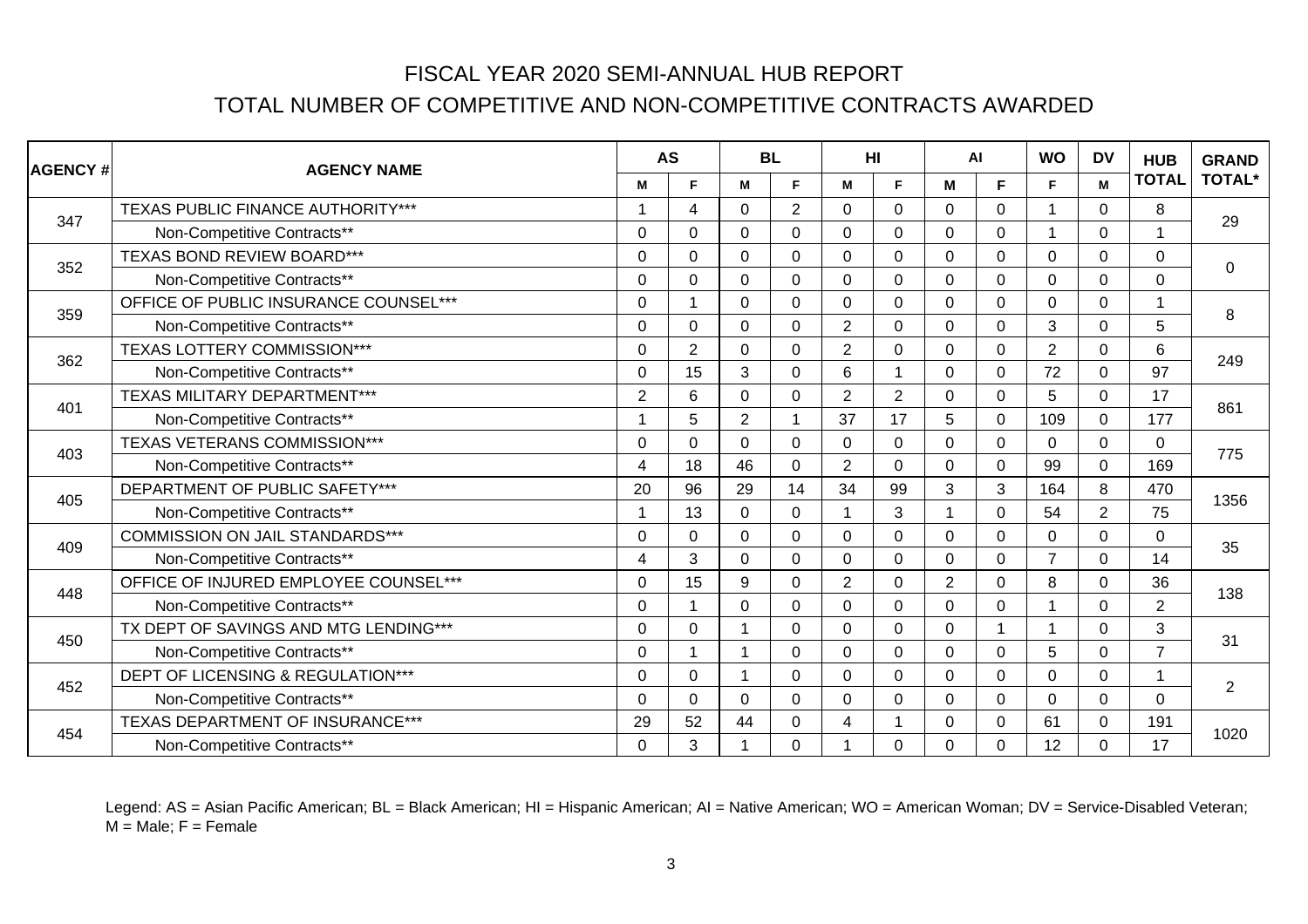| <b>AGENCY #</b> | <b>AGENCY NAME</b>                           |                | <b>AS</b>      |                | <b>BL</b>      | HI           |             |                | AI             | <b>WO</b>      | <b>DV</b>      | <b>HUB</b>     | <b>GRAND</b>     |
|-----------------|----------------------------------------------|----------------|----------------|----------------|----------------|--------------|-------------|----------------|----------------|----------------|----------------|----------------|------------------|
|                 |                                              | м              | F.             | M              | F              | M            | F           | м              | F              | F              | M              | <b>TOTAL</b>   | <b>TOTAL*</b>    |
| 455             | RAILROAD COMMISSION OF TEXAS***              | $\Omega$       | $\Omega$       | $\Omega$       | $\Omega$       | $\Omega$     | $\Omega$    | $\Omega$       | $\Omega$       | $\Omega$       | $\Omega$       | $\Omega$       | $\boldsymbol{0}$ |
|                 | Non-Competitive Contracts**                  | 0              | 0              | 0              | $\mathbf 0$    | $\Omega$     | $\Omega$    | $\Omega$       | 0              | $\Omega$       | $\Omega$       | $\mathbf 0$    |                  |
| 456             | <b>BOARD OF PLUMBING EXAMINERS***</b>        | $\Omega$       | 0              | $\Omega$       | $\Omega$       | $\Omega$     | $\Omega$    | $\Omega$       | $\Omega$       | $\Omega$       | $\mathbf 0$    | $\Omega$       | 32               |
|                 | Non-Competitive Contracts**                  | 4              |                | 1              | $\overline{1}$ |              | $\Omega$    | $\Omega$       | $\mathbf 0$    | 24             | $\overline{0}$ | 32             |                  |
| 457             | STATE BOARD OF PUBLIC ACCOUNTANCY***         | $\Omega$       | 0              | $\Omega$       | $\mathbf 0$    | $\mathbf 0$  | $\mathbf 0$ | $\overline{0}$ | $\mathbf 0$    |                | $\Omega$       | 1              | 82               |
|                 | Non-Competitive Contracts**                  | $\overline{2}$ | 0              | $\Omega$       | $\mathbf 0$    | 1            | $\Omega$    |                | $\mathbf 0$    | 11             | $\Omega$       | 15             |                  |
| 460             | TEXAS BD OF PROF ENGINEERS & LAND SU***      | 0              | 0              | $\Omega$       | $\mathbf 0$    | $\mathbf 0$  | $\mathbf 0$ | $\Omega$       | 0              | $\Omega$       | $\overline{0}$ | $\mathbf 0$    | 16               |
|                 | Non-Competitive Contracts**                  |                |                | $\overline{2}$ | 0              |              | 1           | $\Omega$       | $\Omega$       | 10             | $\Omega$       | 16             |                  |
| 473             | PUBLIC UTILITY COMMISSION OF TEXAS***        | $\Omega$       | $\Omega$       | $\Omega$       | $\mathbf 0$    | $\mathbf{0}$ | $\Omega$    | $\Omega$       | $\Omega$       | $\Omega$       | $\Omega$       | $\mathbf 0$    | 36               |
|                 | Non-Competitive Contracts**                  | 3              |                | 3              | $\overline{2}$ | $\Omega$     | $\Omega$    | $\Omega$       | $\Omega$       | 27             | $\Omega$       | 36             |                  |
| 475             | OFFICE OF PUBLIC UTILITY COUNSEL***          | $\Omega$       | 0              | $\Omega$       | $\mathbf 0$    | $\mathbf{0}$ | $\Omega$    | $\Omega$       | $\mathbf{0}$   | $\Omega$       | $\Omega$       | 0              | 22               |
|                 | Non-Competitive Contracts**                  | 0              | 0              | $\Omega$       | $\mathbf 0$    | 0            | $\mathbf 0$ | $\Omega$       | 0              | $\overline{2}$ | $\mathbf 0$    | $\overline{2}$ |                  |
| 476             | <b>TEXAS RACING COMMISSION***</b>            | $\Omega$       | 0              | $\Omega$       | $\mathbf 0$    | $\Omega$     | $\Omega$    | $\Omega$       | $\mathbf 0$    | 1              | $\Omega$       |                | 1                |
|                 | Non-Competitive Contracts**                  | $\Omega$       | 0              | $\Omega$       | $\mathbf 0$    | $\mathbf{0}$ | $\Omega$    | $\Omega$       | $\mathbf 0$    | $\Omega$       | $\Omega$       | $\mathbf 0$    |                  |
| 477             | <b>COMM/STATE EMERGENCY COMMUNICATION***</b> | 0              | 0              | $\Omega$       | $\mathbf 0$    | $\Omega$     | $\mathbf 0$ | $\overline{0}$ | $\Omega$       | $\Omega$       | $\Omega$       | $\mathbf 0$    | 0                |
|                 | Non-Competitive Contracts**                  | $\Omega$       | $\Omega$       | $\Omega$       | $\Omega$       | $\Omega$     | $\Omega$    | $\Omega$       | $\Omega$       | $\Omega$       | $\Omega$       | $\Omega$       |                  |
| 503             | <b>TEXAS MEDICAL BOARD***</b>                |                | 14             | 4              | $\overline{7}$ |              | $\Omega$    | $\Omega$       | $\Omega$       | 9              | $\Omega$       | 36             | 36               |
|                 | Non-Competitive Contracts**                  | $\Omega$       | 0              | $\mathbf 0$    | $\mathbf 0$    | $\mathbf{0}$ | $\Omega$    | $\Omega$       | $\Omega$       | $\Omega$       | $\Omega$       | $\mathbf 0$    |                  |
| 506             | UT MD ANDERSON CANCER CENTER***              |                |                | $\Omega$       | $\mathbf 0$    |              | $\Omega$    | $\Omega$       | $\Omega$       | 4              | $\Omega$       | $\overline{7}$ | 35892            |
|                 | Non-Competitive Contracts**                  | 10             | 67             | $\Omega$       | 16             | 111          | 39          | $\overline{4}$ | $\overline{0}$ | 968            | $\overline{0}$ | 1215           |                  |
| 520             | BOARD OF EXAMINERS OF PSYCHOLOGISTS***       | $\mathbf 0$    | $\overline{1}$ | $\Omega$       | $\mathbf 0$    | $\Omega$     | $\Omega$    | $\Omega$       | $\mathbf 0$    | 10             | $\overline{0}$ | 11             | 11               |
|                 | Non-Competitive Contracts**                  | $\Omega$       | 0              | $\Omega$       | $\mathbf 0$    | $\mathbf 0$  | $\mathbf 0$ | $\Omega$       | $\mathbf 0$    | $\Omega$       | $\overline{0}$ | $\mathbf 0$    |                  |
| 529             | HEALTH & HUMAN SERVICES COMMISSION***        | 2              | 5              | 18             | $\overline{2}$ | 21           | 8           |                | $\overline{2}$ | 76             |                | 136            | 1625             |
|                 | Non-Competitive Contracts**                  | 28             | 18             | 20             | 25             | 56           | 24          | 7              |                | 159            | 3              | 341            |                  |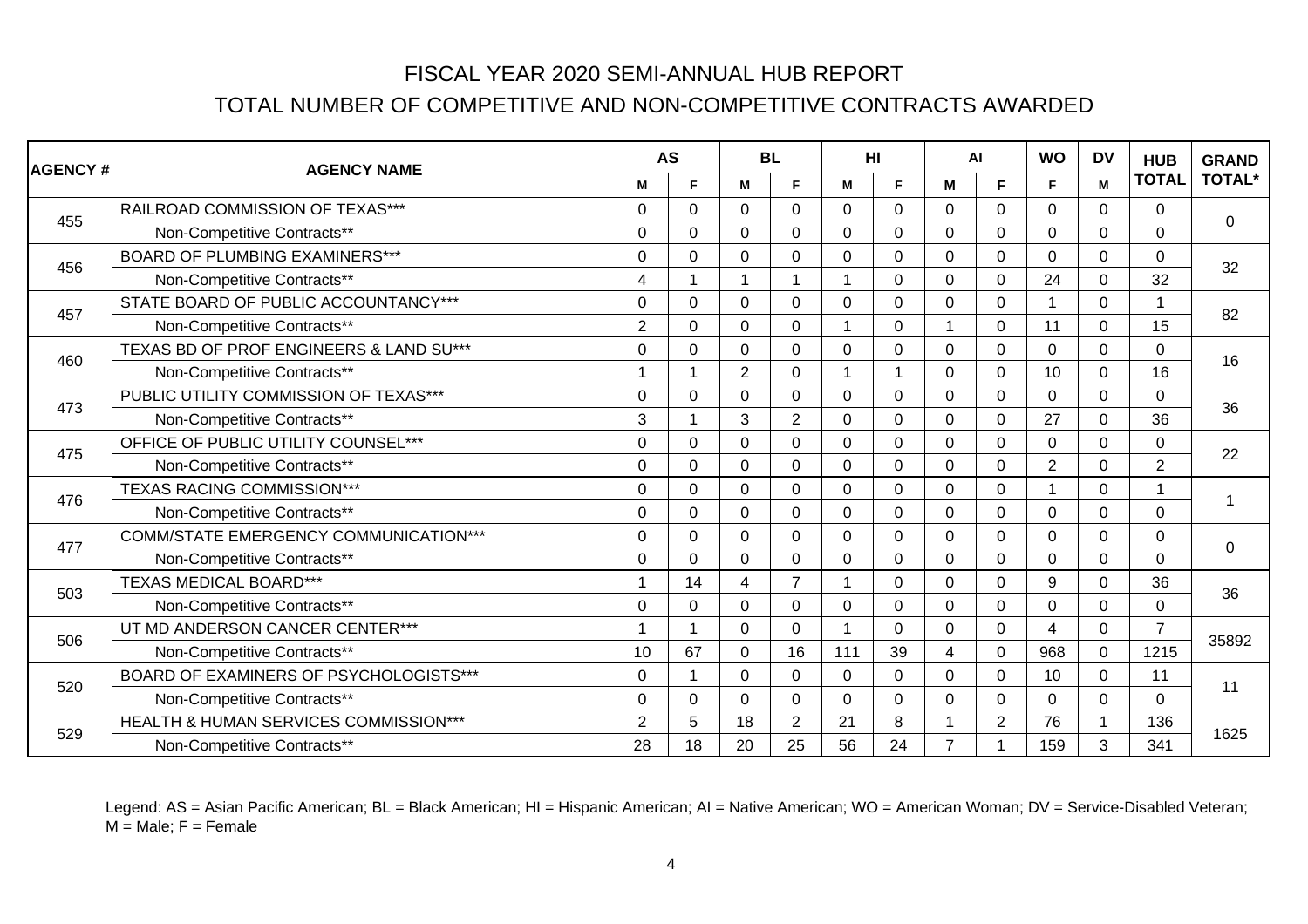| <b>AGENCY#</b> | <b>AGENCY NAME</b>                      |             | <b>AS</b>      | <b>BL</b>      |             |                | HI             |                | <b>AI</b>               | <b>WO</b>      | <b>DV</b>      | <b>HUB</b>     | <b>GRAND</b>  |
|----------------|-----------------------------------------|-------------|----------------|----------------|-------------|----------------|----------------|----------------|-------------------------|----------------|----------------|----------------|---------------|
|                |                                         | М           | F.             | M              | F.          | м              | F              | M              | F                       | F              | M              | <b>TOTAL</b>   | <b>TOTAL*</b> |
| 530            | DEPT FAMILY AND PROTECTIVE SERVICES***  |             | $\overline{2}$ | 14             | $\Omega$    | 9              | $\overline{2}$ | $\Omega$       | $\Omega$                | 33             | $\mathbf{0}$   | 61             | 713           |
|                | Non-Competitive Contracts**             | 26          | 14             | 12             | 22          | 12             | 8              | 3              | $\Omega$                | 67             | $\Omega$       | 164            |               |
| 537            | DEPARTMENT OF STATE HEALTH SERVICES***  | $\Omega$    | 3              | 13             | $\mathbf 0$ | 10             | 3              | $\Omega$       |                         | 39             | $\mathbf 0$    | 69             | 926           |
|                | Non-Competitive Contracts**             | 26          | 16             | 14             | 22          | 25             | 9              | $\overline{4}$ | $\overline{\mathbf{1}}$ | 90             | $\mathbf 0$    | 207            |               |
| 551            | DEPARTMENT OF AGRICULTURE***            | $\Omega$    | 0              | 0              | $\mathbf 0$ | $\mathbf 0$    | $\overline{0}$ | $\Omega$       | $\mathbf 0$             | $\mathbf 0$    | $\Omega$       | 0              | $\mathbf 0$   |
|                | Non-Competitive Contracts**             | $\Omega$    | $\Omega$       | $\Omega$       | $\mathbf 0$ | $\Omega$       | $\mathbf 0$    | $\Omega$       | $\Omega$                | $\Omega$       | $\mathbf 0$    | 0              |               |
| 554            | TEXAS ANIMAL HEALTH COMMISSION***       | 0           |                | 12             | $\mathbf 0$ | $\Omega$       | 11             |                | $\Omega$                | 11             | $\mathbf 0$    | 36             | 379           |
|                | Non-Competitive Contracts**             | $\Omega$    | 3              | $\overline{7}$ | $\mathbf 0$ | $\overline{2}$ | 4              |                | $\Omega$                | 58             | $\Omega$       | 75             |               |
| 555            | TEXAS A&M AGRILIFE EXTENSION SERVICE*** | $\Omega$    | 0              | 0              | $\mathbf 0$ | $\Omega$       | $\Omega$       | $\Omega$       | $\Omega$                |                | $\Omega$       | 1              | 55            |
|                | Non-Competitive Contracts**             |             |                | 1              | $\mathbf 0$ | 6              | 0              | 0              | $\Omega$                | 0              | $\Omega$       | 9              |               |
| 556            | TEXAS A&M AGRILIFE RESEARCH***          | $\Omega$    | $\Omega$       | 0              | $\mathbf 0$ | 1              | $\mathbf 0$    | $\Omega$       | $\Omega$                | 1              | $\Omega$       | $\overline{2}$ | 224           |
|                | Non-Competitive Contracts**             | $\Omega$    | 0              | $\overline{7}$ | $\mathbf 0$ | $\Omega$       | 10             | $\mathbf 0$    | $\Omega$                | 3              | $\Omega$       | 20             |               |
| 557            | TX A&M VETERINARY MED DIAGNOSTIC LAB*** | 0           | 0              | 0              | $\mathbf 0$ | $\Omega$       | $\mathbf 0$    | $\Omega$       | $\Omega$                | $\Omega$       | 0              | 0              | 19            |
|                | Non-Competitive Contracts**             | $\Omega$    | 0              | 0              | $\mathbf 0$ |                | 1              | $\Omega$       | $\Omega$                | $\Omega$       | $\Omega$       | $\overline{2}$ |               |
| 575            | TEXAS DIVISION OF EMERGENCY MANAGEME*** | $\Omega$    | 3              | 4              | $\mathbf 0$ | $\Omega$       | 3              | $\mathbf 0$    | $\Omega$                | 1              | $\Omega$       | 11             | 240           |
|                | Non-Competitive Contracts**             | $\mathbf 0$ | 13             | 117            | $\mathbf 0$ | $\Omega$       | 1              | $\Omega$       | $\Omega$                | 5              | $\Omega$       | 136            |               |
| 576            | TEXAS A&M FOREST SERVICE***             | $\Omega$    | $\Omega$       | 1              | $\mathbf 0$ | $\Omega$       | $\Omega$       | $\mathbf 0$    | $\Omega$                | 5              | $\overline{1}$ | $\overline{7}$ | 7171          |
|                | Non-Competitive Contracts**             | $\mathbf 0$ | 17             | 299            | $\mathbf 0$ | 29             | $\mathbf 0$    | $\mathbf 0$    | $\mathbf 0$             | 864            | -1             | 1210           |               |
| 580            | TEXAS WATER DEVELOPMENT BOARD***        | $\Omega$    | 0              | 12             | $\mathbf 0$ | 1              | 1              | $\overline{2}$ | $\Omega$                | 9              | $\mathbf 0$    | 25             | 320           |
|                | Non-Competitive Contracts**             | $\Omega$    | 0              | $\Omega$       | $\mathbf 0$ |                | $\Omega$       | $\mathbf 0$    | $\Omega$                | 63             | $\mathbf 0$    | 64             |               |
| 582            | TEXAS COMM ON ENVIRONMENTAL QUALITY***  |             | 0              | $\overline{2}$ | $\mathbf 0$ | $\overline{2}$ | $\Omega$       | $\Omega$       | $\Omega$                | $\overline{2}$ | $\mathbf 0$    | $\overline{7}$ | 275           |
|                | Non-Competitive Contracts**             | $\Omega$    |                | 0              | $\mathbf 0$ | $\Omega$       | $\mathbf 0$    | $\Omega$       | $\Omega$                | 12             | $\Omega$       | 13             |               |
| 592            | SOIL & WATER CONSERVATION BOARD***      | $\Omega$    | 3              | 1              | $\Omega$    | $\Omega$       | $\Omega$       | $\Omega$       | $\Omega$                | 19             | $\mathbf 0$    | 23             | 153           |
|                | Non-Competitive Contracts**             | 0           | 0              | 0              | $\mathbf 0$ | 0              | $\mathbf 0$    | $\mathbf 0$    | 0                       | $\Omega$       | $\mathbf 0$    | 0              |               |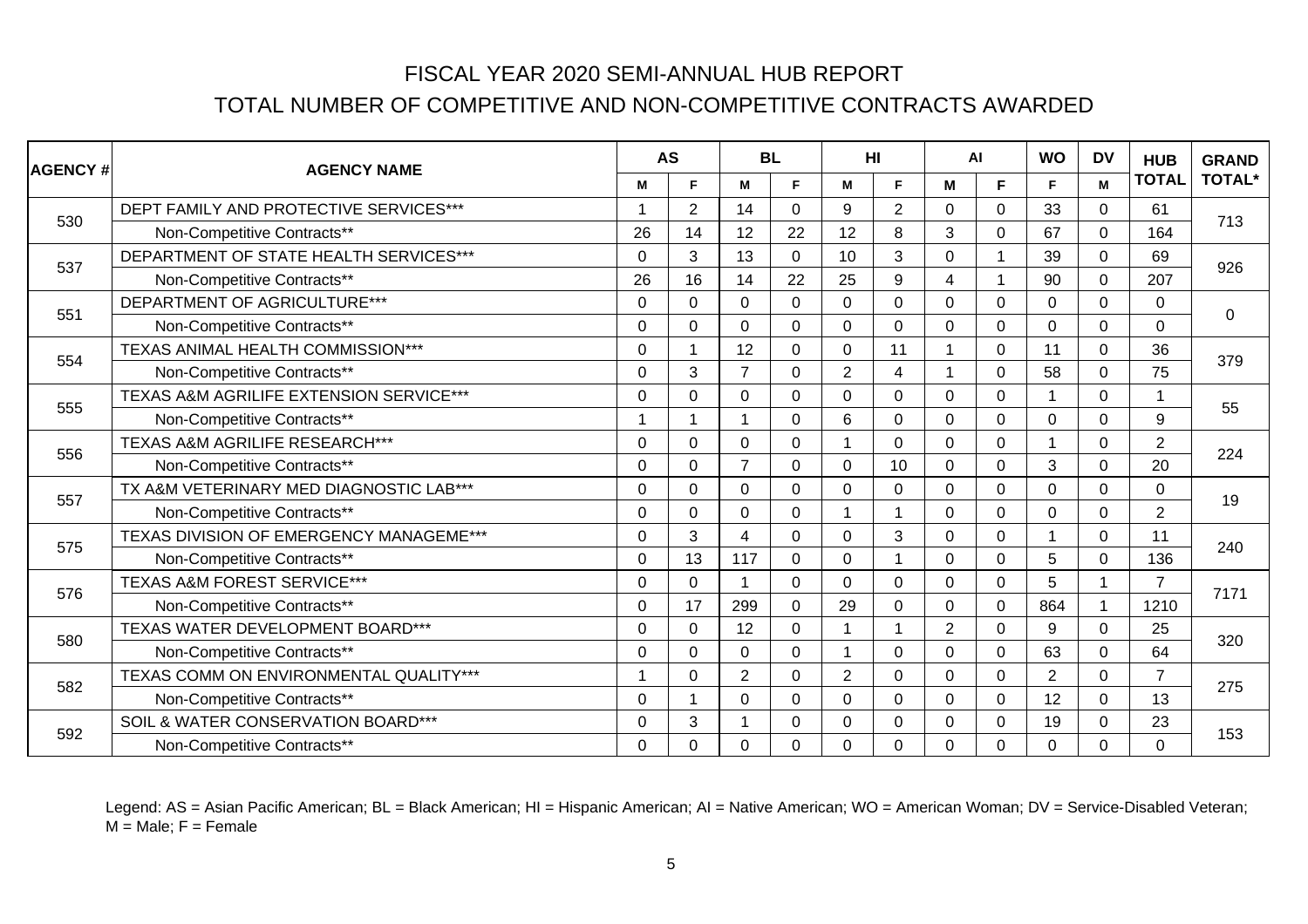| <b>AGENCY#</b> | <b>AGENCY NAME</b>                      |                | <b>AS</b>      | <b>BL</b>      |                | HI                      |                | <b>AI</b>      |              | <b>WO</b>      | <b>DV</b>      | <b>HUB</b>     | <b>GRAND</b>  |
|----------------|-----------------------------------------|----------------|----------------|----------------|----------------|-------------------------|----------------|----------------|--------------|----------------|----------------|----------------|---------------|
|                |                                         | М              | F.             | М              | F.             | М                       | F              | M              | F            | F              | M              | <b>TOTAL</b>   | <b>TOTAL*</b> |
| 601            | TEXAS DEPARTMENT OF TRANSPORTATION***   | 9              | 4              | 26             | $\overline{4}$ | 54                      | 10             | 6              | 8            | 105            | 10             | 236            | 6215          |
|                | Non-Competitive Contracts**             | 22             | 42             | 38             | 9              | 112                     | 16             | 9              | $\Omega$     | 625            | 3              | 876            |               |
| 608            | TEXAS DEPARTMENT OF MOTOR VEHICLES***   | 0              | 0              | $\overline{2}$ | $\Omega$       |                         | $\Omega$       |                | $\Omega$     | $\overline{7}$ |                | 12             | 228           |
|                | Non-Competitive Contracts**             | 10             | 6              | 63             | $\overline{2}$ | 14                      | 9              | 6              | $\mathbf 0$  | 92             | $\overline{2}$ | 204            |               |
| 644            | TEXAS JUVENILE JUSTICE DEPT***          | 6              | $\overline{2}$ | 12             | $\mathbf 0$    | 25                      | 3              | $\Omega$       | 3            | 208            | 24             | 283            | 4658          |
|                | Non-Competitive Contracts**             | 27             | $\overline{7}$ | 55             | $\mathbf{1}$   | 30                      | 3              | $\Omega$       | $\Omega$     | 462            | $\mathbf 0$    | 585            |               |
| 696            | TEXAS DEPT OF CRIMINAL JUSTICE***       | 17             | 20             | 24             | $\overline{4}$ | 25                      | 13             | 5              | $\mathbf{0}$ | 152            | 3              | 263            | 23652         |
|                | Non-Competitive Contracts**             | 75             | 174            | 334            | 3              | 61                      | 14             | 45             |              | 5461           | 14             | 6182           |               |
| 701            | <b>TEXAS EDUCATION AGENCY***</b>        | 0              | 0              | 0              | $\mathbf 0$    | 0                       | $\mathbf 0$    | 0              | $\mathbf 0$  | 0              | $\mathbf 0$    | 0              | 47            |
|                | Non-Competitive Contracts**             | 14             | 0              | $\mathbf 0$    | $\mathbf 0$    | $\Omega$                | $\overline{0}$ | $\Omega$       | $\mathbf 0$  | 25             | $\Omega$       | 39             |               |
| 708            | TEXAS A&M SYSTEM SHARED SERVICE CTR***  |                |                | 1              | $\mathbf 0$    | 4                       | 1              | $\Omega$       | $\mathbf{0}$ | $\overline{2}$ | $\Omega$       | 10             | 82            |
|                | Non-Competitive Contracts**             | 0              | $\overline{2}$ | 10             | $\mathbf 0$    | 25                      | 0              | 0              | 0            | 5              | $\Omega$       | 42             |               |
| 709            | TEXAS A&M HEALTH SCIENCE CENTER***      |                | $\overline{7}$ | 12             | $\mathbf 0$    | $\mathbf{0}$            | 11             | $\overline{0}$ | $\mathbf{0}$ | 10             | $\overline{0}$ | 41             | 41            |
|                | Non-Competitive Contracts**             | 0              | 0              | $\mathbf 0$    | $\mathbf 0$    | $\mathbf 0$             | 0              | $\Omega$       | $\mathbf 0$  | $\Omega$       | $\mathbf 0$    | $\overline{0}$ |               |
| 710            | THE TEXAS A&M UNIVERSITY SYSTEM***      | $\Omega$       | 5              | 10             | $\overline{1}$ | 8                       | 8              | $\Omega$       | $\mathbf 0$  | 77             | $\Omega$       | 109            | 375           |
|                | Non-Competitive Contracts**             | 0              | $\Omega$       | 19             | $\mathbf 0$    | 20                      | $\Omega$       | $\Omega$       | $\Omega$     | 26             | $\Omega$       | 65             |               |
| 711            | TEXAS A & M UNIVERSITY (MAIN UNIV)***   | $\overline{2}$ | 4              | 18             | $\mathbf 0$    | 21                      | 39             |                | $\mathbf 0$  | 45             | $\overline{7}$ | 137            | 61266         |
|                | Non-Competitive Contracts**             | 65             | 159            | 3165           | 9              | 9388                    | 379            |                | $\Omega$     | 2408           | 349            | 15923          |               |
| 712            | TEXAS A&M ENGINEERING EXPERIMENT STA*** | $\overline{2}$ | $\overline{2}$ | 5              | $\mathbf 0$    | $\mathbf{0}$            | 5              | $\Omega$       | $\mathbf{0}$ | $\overline{7}$ | $\Omega$       | 21             | 1437          |
|                | Non-Competitive Contracts**             | 34             | 8              | 296            | $\mathbf 0$    | 84                      | 123            | $\Omega$       | $\Omega$     | 70             | $\Omega$       | 615            |               |
| 713            | <b>TARLETON STATE UNIVERSITY***</b>     | $\Omega$       | $\Omega$       | $\overline{2}$ | $\mathbf 0$    | $\overline{\mathbf{1}}$ | $\Omega$       | $\Omega$       | $\Omega$     | $\overline{2}$ | $\Omega$       | 5              | 17            |
|                | Non-Competitive Contracts**             | 0              | 0              | $\Omega$       | $\mathbf 0$    | $\Omega$                | $\Omega$       | 0              | $\Omega$     | $\Omega$       | $\Omega$       | $\mathbf 0$    |               |
| 714            | UNIVERSITY OF TEXAS AT ARLINGTON***     | 0              |                | $\Omega$       | $\mathbf 0$    |                         | $\Omega$       | $\Omega$       | $\Omega$     | 9              | $\Omega$       | 11             | 723           |
|                | Non-Competitive Contracts**             | 0              | 36             | 31             | $\Omega$       | 8                       | $\Omega$       | $\Omega$       | $\Omega$     | 39             | $\Omega$       | 114            |               |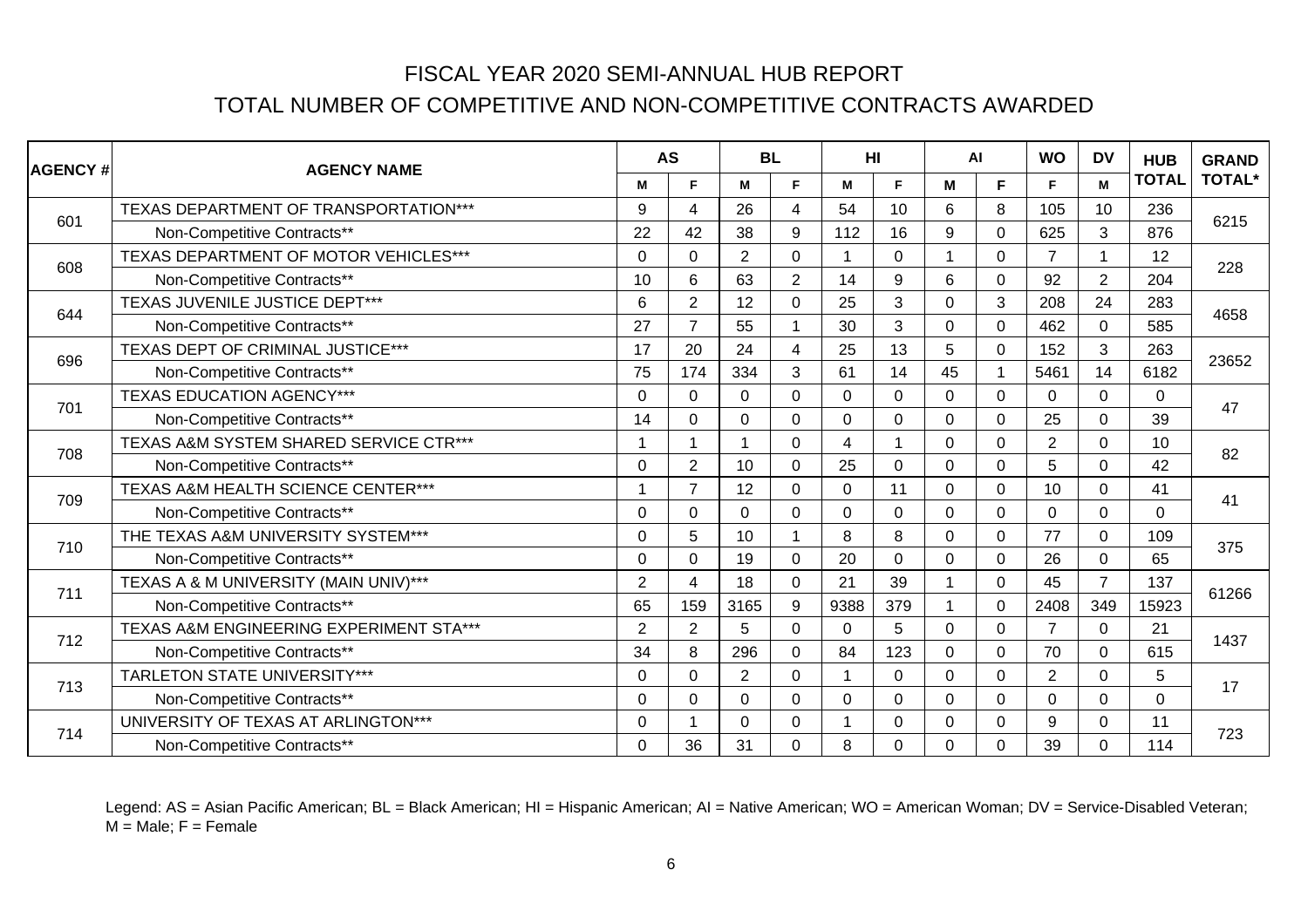| <b>AGENCY#</b> | <b>AGENCY NAME</b>                          | <b>AS</b> |                         |                | <b>BL</b>      |                | HI           |                | <b>AI</b>      | <b>WO</b>      | <b>DV</b>      | <b>HUB</b>     | <b>GRAND</b>  |
|----------------|---------------------------------------------|-----------|-------------------------|----------------|----------------|----------------|--------------|----------------|----------------|----------------|----------------|----------------|---------------|
|                |                                             | М         | F.                      | М              | F.             | М              | F            | M              | F              | F              | M              | <b>TOTAL</b>   | <b>TOTAL*</b> |
| 715            | <b>PRAIRIE VIEW A &amp; M UNIVERSITY***</b> | 0         | 0                       |                | 5              | 3              | 2            | 0              | $\mathbf{0}$   | 1              | $\Omega$       | 12             | 27            |
|                | Non-Competitive Contracts**                 | 0         | 0                       | $\Omega$       | $\mathbf 0$    | $\Omega$       | $\Omega$     | $\Omega$       | $\Omega$       | $\Omega$       | $\Omega$       | $\Omega$       |               |
| 716            | TEXAS A&M ENGINEERING EXTENSION SERV***     | 0         |                         | $\overline{2}$ | $\Omega$       | $\overline{2}$ | $\Omega$     | $\Omega$       | $\Omega$       | $\overline{2}$ | $\Omega$       | $\overline{7}$ | 1350          |
|                | Non-Competitive Contracts**                 | 0         | 5                       | 31             | $\overline{1}$ | 20             | 8            | 0              | $\overline{2}$ | 302            | 17             | 386            |               |
| 717            | <b>TEXAS SOUTHERN UNIVERSITY***</b>         |           | $\Omega$                | $\overline{2}$ | $\mathbf 0$    | 3              | $\Omega$     | $\Omega$       | $\Omega$       | $\Omega$       | $\Omega$       | 6              | 44            |
|                | Non-Competitive Contracts**                 | 0         | 0                       | 3              | $\mathbf 0$    | $\overline{2}$ | 1            |                | $\Omega$       | $\Omega$       | $\Omega$       | $\overline{7}$ |               |
| 718            | TEXAS A & M UNIVERSITY AT GALVESTON***      | 0         | 0                       | $\overline{2}$ | $\mathbf 0$    | $\mathbf{0}$   | $\mathbf{0}$ | $\Omega$       | $\Omega$       | $\overline{2}$ | $\Omega$       | 4              | 1964          |
|                | Non-Competitive Contracts**                 | 0         | $\overline{2}$          | 74             | $\mathbf 0$    | 97             | 6            | $\Omega$       | $\mathbf{0}$   | 33             | $\Omega$       | 212            |               |
| 720            | UNIVERSITY OF TEXAS SYSTEM***               | 0         | 0                       | $\mathbf 0$    | $\mathbf 0$    | 0              | $\mathbf 0$  | 0              | $\mathbf 0$    | 3              | $\overline{0}$ | 3              | 9             |
|                | Non-Competitive Contracts**                 | $\Omega$  | 0                       | $\mathbf 0$    | $\mathbf 0$    | $\Omega$       | $\mathbf 0$  | $\Omega$       | $\mathbf 0$    | $\mathbf 0$    | $\Omega$       | $\mathbf 0$    |               |
| 721            | UNIVERSITY OF TEXAS AT AUSTIN***            | $\Omega$  | 5                       | $\Omega$       | $\mathbf 0$    | 2              | 31           | $\Omega$       | $\mathbf 0$    | 47             | $\Omega$       | 85             | 3694          |
|                | Non-Competitive Contracts**                 | 15        | 16                      | 15             | 32             | 253            | 331          | 5              |                | 526            | $\Omega$       | 1194           |               |
| 723            | UNIVERSITY OF TEXAS MEDICAL BRANCH***       | $\Omega$  |                         |                | $\mathbf 0$    | $\mathbf{0}$   | $\Omega$     | $\overline{0}$ | $\mathbf{0}$   |                | $\overline{0}$ | 3              | 14            |
|                | Non-Competitive Contracts**                 | 0         | 0                       |                | $\overline{1}$ | $\mathbf 0$    | $\mathbf 0$  | $\overline{0}$ | $\mathbf 0$    | $\overline{2}$ | $\overline{0}$ | $\overline{4}$ |               |
| 724            | UNIVERSITY OF TEXAS AT EL PASO***           | $\Omega$  | 0                       | $\Omega$       | $\overline{0}$ | $\Omega$       | $\mathbf 0$  | $\Omega$       | $\overline{0}$ | $\Omega$       | $\Omega$       | $\mathbf 0$    | $\mathbf 0$   |
|                | Non-Competitive Contracts**                 | $\Omega$  | $\Omega$                | $\Omega$       | $\Omega$       | $\Omega$       | $\Omega$     | $\Omega$       | $\Omega$       | $\Omega$       | $\Omega$       | $\overline{0}$ |               |
| 727            | TEXAS A&M TRANSPORTATION INSTITUTE***       | 0         | $\overline{2}$          |                | $\mathbf{1}$   | $\mathbf 0$    | 3            | 0              | $\mathbf 0$    | 6              | $\Omega$       | 13             | 263           |
|                | Non-Competitive Contracts**                 | $\Omega$  | 10                      | 14             | 38             | 23             | 1            | $\Omega$       | $\Omega$       | 68             | $\Omega$       | 154            |               |
| 729            | UT SOUTHWESTERN MEDICAL CENTER***           | 0         | $\Omega$                | $\Omega$       | $\mathbf 0$    | $\mathbf{0}$   | $\Omega$     | $\Omega$       | $\Omega$       | $\Omega$       | $\Omega$       | 0              | 9             |
|                | Non-Competitive Contracts**                 | 0         | 0                       | $\Omega$       | $\mathbf 0$    |                | $\Omega$     | $\Omega$       | $\Omega$       | $\Omega$       | $\Omega$       |                |               |
| 730            | UNIVERSITY OF HOUSTON***                    | $\Omega$  | $\overline{\mathbf{A}}$ | $\Omega$       | $\mathbf 0$    | $\Omega$       | $\Omega$     | $\Omega$       | $\Omega$       | 3              | -1             | 5              | 39            |
|                | Non-Competitive Contracts**                 | 0         | 0                       | $\Omega$       | $\mathbf 0$    | $\mathbf{0}$   | $\Omega$     | 0              | $\Omega$       | $\Omega$       | $\Omega$       | $\mathbf 0$    |               |
| 731            | TEXAS WOMAN'S UNIVERSITY***                 | 0         |                         | $\Omega$       | $\overline{1}$ | $\Omega$       | $\Omega$     | $\Omega$       | $\Omega$       | $\overline{2}$ | $\Omega$       | 4              | 28            |
|                | Non-Competitive Contracts**                 |           | 0                       | $\Omega$       | $\Omega$       | $\Omega$       |              | $\Omega$       | $\Omega$       | 6              | $\Omega$       | 8              |               |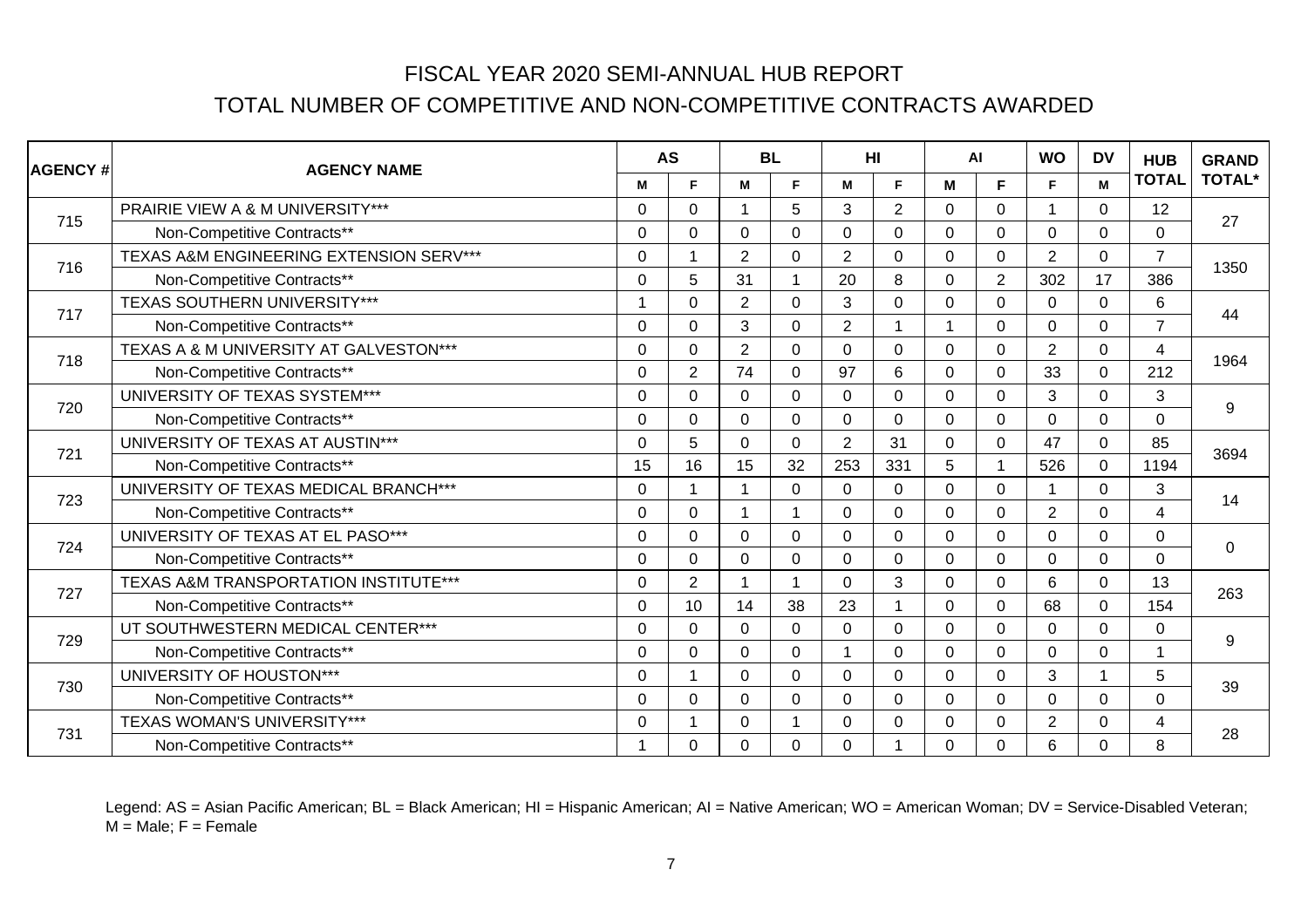| <b>AGENCY#</b> | <b>AGENCY NAME</b>                      |                | <b>AS</b>      | <b>BL</b>      |                |                | HI             | AI             |                | <b>WO</b> | <b>DV</b>               | <b>HUB</b>     | <b>GRAND</b>   |
|----------------|-----------------------------------------|----------------|----------------|----------------|----------------|----------------|----------------|----------------|----------------|-----------|-------------------------|----------------|----------------|
|                |                                         | M              | F.             | M              | F.             | M              | F.             | M              | F              | F         | M                       | <b>TOTAL</b>   | <b>TOTAL*</b>  |
| 733            | <b>TEXAS TECH UNIVERSITY***</b>         | 0              | $\overline{2}$ | $\overline{7}$ | 3              | 12             | 3              | 5              | $\mathbf{0}$   | 35        | $\overline{0}$          | 67             |                |
|                | Non-Competitive Contracts**             | 82             | 149            | 4652           | 81             | 122            | 1881           | 10             | $\mathbf{0}$   | 1184      | $\Omega$                | 8161           | 20495          |
| 734            | <b>LAMAR UNIVERSITY - BEAUMONT***</b>   | 0              | $\Omega$       | $\Omega$       | $\mathbf 0$    | 3              | $\mathbf{0}$   | $\Omega$       | $\mathbf{0}$   | $\Omega$  | $\overline{0}$          | 3              | 6278           |
|                | Non-Competitive Contracts**             | $\overline{2}$ | 27             | 119            | $\mathbf 0$    | 858            | 33             | $\overline{2}$ | $\Omega$       | 603       | $\Omega$                | 1644           |                |
| 735            | MIDWESTERN STATE UNIVERSITY***          | $\Omega$       | 0              | $\Omega$       | $\overline{0}$ | $\mathbf 0$    | $\mathbf 0$    | $\Omega$       | $\Omega$       |           | $\Omega$                |                | 6              |
|                | Non-Competitive Contracts**             | $\Omega$       | $\Omega$       | $\Omega$       | $\mathbf 0$    | $\Omega$       | $\Omega$       | $\Omega$       | $\Omega$       | $\Omega$  | $\Omega$                | $\Omega$       |                |
| 737            | ANGELO STATE UNIVERSITY***              |                |                |                | $\mathbf 0$    |                | 3              | 0              | $\mathbf{0}$   | 3         | -1                      | 11             | 2588           |
|                | Non-Competitive Contracts**             | 10             | 63             | 83             | 6              | 10             | 18             | $\Omega$       | $\mathbf{0}$   | 457       | $\Omega$                | 647            |                |
| 738            | UNIVERSITY OF TEXAS AT DALLAS***        | $\Omega$       | $\Omega$       | $\Omega$       | $\mathbf 0$    | $\mathbf{0}$   | 0              | $\Omega$       | $\mathbf{0}$   | $\Omega$  | $\Omega$                | 0              | $\overline{0}$ |
|                | Non-Competitive Contracts**             | 0              | 0              | $\mathbf 0$    | $\mathbf 0$    | $\mathbf 0$    | $\mathbf 0$    | 0              | $\mathbf 0$    | 0         | $\overline{0}$          | $\mathbf 0$    |                |
| 739            | TX TECH UNIV HEALTH SCIENCES CENTER***  | $\Omega$       | 0              | $\Omega$       | $\mathbf 0$    | $\Omega$       | $\mathbf 0$    | $\Omega$       | $\mathbf 0$    | $\Omega$  | $\Omega$                | $\mathbf 0$    | $\mathbf 0$    |
|                | Non-Competitive Contracts**             | $\Omega$       | $\Omega$       | $\Omega$       | $\overline{0}$ | $\Omega$       | $\Omega$       | $\Omega$       | $\Omega$       | $\Omega$  | $\Omega$                | $\mathbf 0$    |                |
| 742            | UNIV OF TEX OF THE PERMIAN BASIN***     | 0              | 0              | $\Omega$       | $\mathbf 0$    | $\Omega$       | 0              | 0              | 0              | $\Omega$  | $\Omega$                | $\mathbf 0$    | 8              |
|                | Non-Competitive Contracts**             | 0              | 0              | $\Omega$       | $\mathbf 0$    | $\mathbf{0}$   | $\Omega$       | $\Omega$       | $\mathbf{0}$   | $\Omega$  | $\Omega$                | $\Omega$       |                |
| 743            | UNIVERSITY OF TEXAS AT SAN ANTONIO***   | $\overline{7}$ | 4              | 9              | 8              | 42             | 12             |                | $\mathbf 0$    | 198       |                         | 282            | 2737           |
|                | Non-Competitive Contracts**             | 0              | 3              | 65             | 20             | 91             | 55             | 5              | $\mathbf 0$    | 356       | $\mathbf 0$             | 595            |                |
| 744            | UT HEALTH SCIENCE CENTER - HOUSTON***   |                | 0              | $\overline{ }$ | $\mathbf 0$    | 4              | $\overline{1}$ | $\Omega$       | $\mathbf 0$    |           | $\overline{\mathbf{A}}$ | 9              | 61             |
|                | Non-Competitive Contracts**             | 0              | 0              | $\Omega$       | $\mathbf 0$    | $\Omega$       | $\mathbf{0}$   | 0              | $\mathbf{0}$   | $\Omega$  | $\Omega$                | $\mathbf 0$    |                |
| 745            | UT HEALTH SCIENCE CENTER-SAN ANTONIO*** |                | 29             |                | $\mathbf 0$    | 23             | 52             |                | $\overline{2}$ | 57        | $\Omega$                | 166            | 24082          |
|                | Non-Competitive Contracts**             |                | 398            | 62             | $\mathbf 0$    | 62             | 869            | $\Omega$       | $\Omega$       | 699       | $\Omega$                | 2091           |                |
| 746            | UT RIO GRANDE VALLEY***                 | 0              | 0              | 3              | $\mathbf 0$    | $\overline{2}$ | $\Omega$       | 0              | $\mathbf 0$    | 2         | $\Omega$                | $\overline{7}$ | 7839           |
|                | Non-Competitive Contracts**             | 103            | 27             | 1624           | 6              | 138            | 383            | $\Omega$       | $\Omega$       | 435       | $\Omega$                | 2716           |                |
| 750            | UNIVERSITY OF TEXAS AT TYLER***         | 0              | 0              | $\Omega$       | $\Omega$       | $\mathbf{0}$   | $\mathbf{0}$   | $\Omega$       | $\mathbf{0}$   | $\Omega$  | $\Omega$                | 0              | 88             |
|                | Non-Competitive Contracts**             | 0              | 0              | $\overline{0}$ | $\mathbf 0$    | $\mathbf 0$    | $\overline{0}$ | $\Omega$       | 0              |           | $\Omega$                |                |                |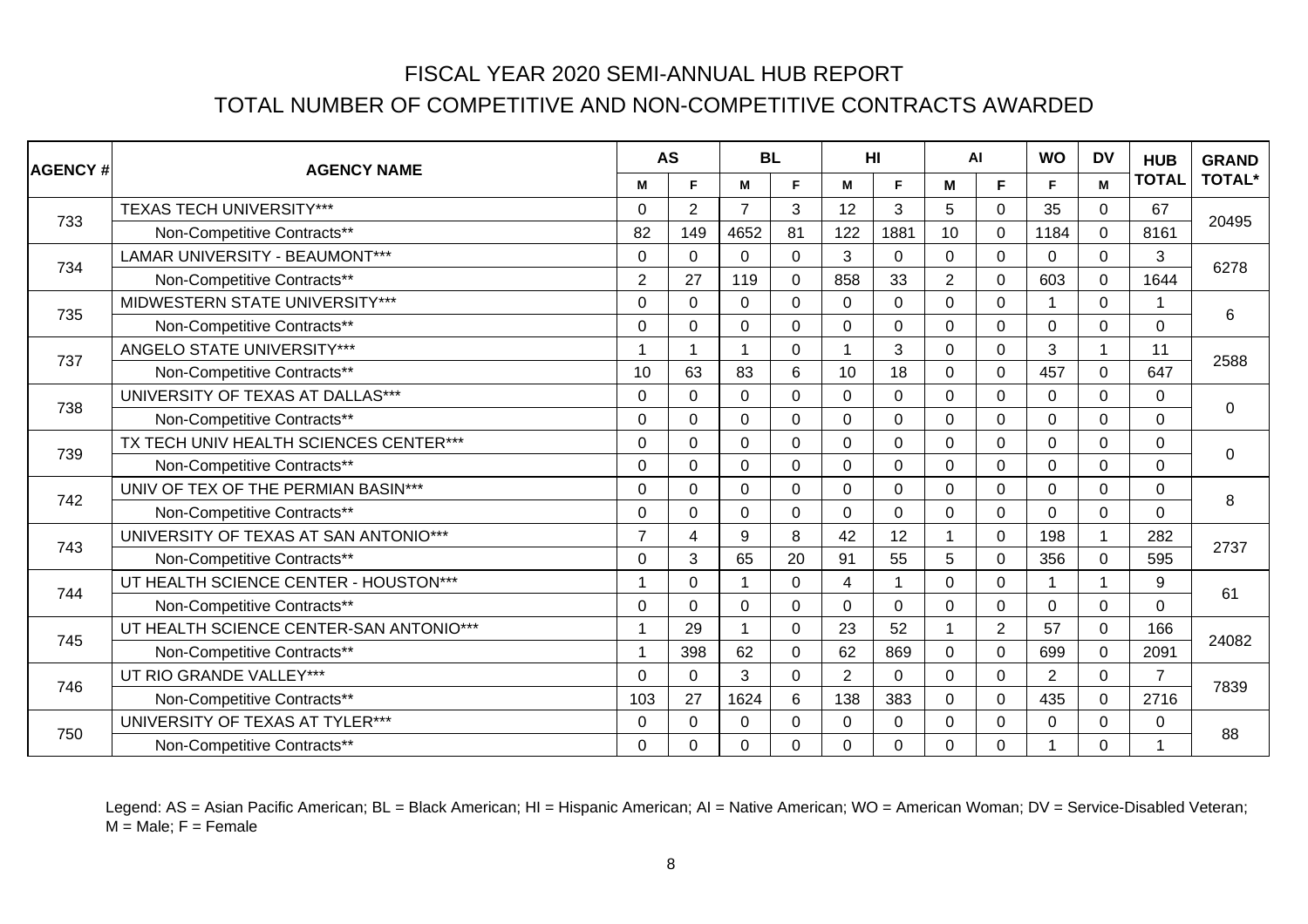| <b>AGENCY #</b> | <b>AGENCY NAME</b>                      |                | <b>AS</b>       | <b>BL</b>      |                |                | HI          | AI             |                | <b>WO</b>      | <b>DV</b>      | <b>HUB</b>     | <b>GRAND</b>   |
|-----------------|-----------------------------------------|----------------|-----------------|----------------|----------------|----------------|-------------|----------------|----------------|----------------|----------------|----------------|----------------|
|                 |                                         | M              | F.              | M              | E              | M              | F           | M              | F              | F              | M              | <b>TOTAL</b>   | <b>TOTAL*</b>  |
| 751             | TEXAS A & M UNIVERSITY - COMMERCE***    | 0              | 0               | $\Omega$       | $\mathbf 0$    | $\Omega$       | $\Omega$    | $\Omega$       | $\mathbf 0$    | 1              | $\overline{0}$ | 1              | 2398           |
|                 | Non-Competitive Contracts**             | 3              | 39              | 177            | $\mathbf 0$    | $\overline{2}$ | 49          |                | $\Omega$       | 90             | $\Omega$       | 367            |                |
| 753             | SAM HOUSTON STATE UNIVERSITY***         | $\Omega$       | 0               | $\Omega$       | $\mathbf 0$    | $\mathbf{0}$   | $\Omega$    | $\Omega$       | $\mathbf 0$    | 3              | $\overline{0}$ | 3              | 20             |
|                 | Non-Competitive Contracts**             | 0              | 0               | $\mathbf 0$    | $\mathbf 0$    | 0              | 0           | 0              | $\mathbf 0$    | $\Omega$       | $\overline{0}$ | $\mathbf 0$    |                |
| 754             | <b>TEXAS STATE UNIVERSITY***</b>        | 0              | 5               | 14             | $\mathbf 0$    | $\overline{2}$ | 3           | $\overline{0}$ | $\mathbf 0$    | 12             | $\Omega$       | 36             | 14146          |
|                 | Non-Competitive Contracts**             | 26             | 101             | 5906           | $6\phantom{1}$ | 53             | 475         | 2              | $\mathbf 0$    | 397            | $\Omega$       | 6966           |                |
| 755             | STEPHEN F AUSTIN STATE UNIVERSITY***    | 8              | 10 <sup>1</sup> | $\overline{2}$ | $\mathbf 0$    | 6              | 3           | $\Omega$       | $\mathbf{0}$   | 69             | $\Omega$       | 98             | 760            |
|                 | Non-Competitive Contracts**             | 16             | 0               | $\mathbf 0$    | $\mathbf 0$    | 4              | $\mathbf 0$ | $\overline{0}$ | $\mathbf 0$    | 14             | $\overline{0}$ | 34             |                |
| 758             | <b>TEXAS STATE UNIVERSITY SYSTEM***</b> | $\Omega$       | $\Omega$        | $\Omega$       | $\mathbf 0$    | 0              | $\Omega$    | 0              | $\Omega$       | 0              | $\Omega$       | $\Omega$       | 192            |
|                 | Non-Competitive Contracts**             | 0              | 0               | 35             | $\mathbf 0$    |                | $\mathbf 0$ | $\Omega$       | $\overline{0}$ | 4              | $\Omega$       | 40             |                |
| 759             | UNIVERSITY OF HOUSTON - CLEAR LAKE***   | 0              | 0               | $\Omega$       | $\mathbf 0$    | 3              | $\Omega$    | $\Omega$       | $\mathbf 0$    | 1              | $\overline{0}$ | 4              | 15             |
|                 | Non-Competitive Contracts**             | $\Omega$       | $\Omega$        | $\Omega$       | $\mathbf 0$    | $\Omega$       | $\Omega$    | $\Omega$       | $\Omega$       | $\Omega$       | $\Omega$       | $\overline{0}$ |                |
| 760             | TEXAS A & M UNIV - CORPUS CHRISTI***    |                | 0               | 0              | $\mathbf 0$    | $\Omega$       | 1           | $\Omega$       | $\Omega$       | $\overline{2}$ | $\Omega$       | 4              | 1767           |
|                 | Non-Competitive Contracts**             | $\Omega$       | 20              | 516            | $\mathbf 0$    | 26             | 49          | $\Omega$       | $\Omega$       | 69             | $\Omega$       | 680            |                |
| 761             | TEXAS A & M INTERNATIONAL UNIVERSITY*** | $\Omega$       |                 | $\Omega$       | $\mathbf 0$    | $\overline{2}$ | 3           | $\Omega$       | $\mathbf 0$    | 3              | $\Omega$       | 9              | 786            |
|                 | Non-Competitive Contracts**             |                | 33              | 25             | $\overline{7}$ | 59             | 17          | $\Omega$       | $\Omega$       | 39             | $\Omega$       | 181            |                |
| 764             | TEXAS A&M UNIVERSITY-TEXARKANA***       | $\Omega$       | $\Omega$        | 3              | $\mathbf 0$    | $\Omega$       | $\Omega$    | $\Omega$       | $\Omega$       | 1              | $\Omega$       | 4              | 554            |
|                 | Non-Competitive Contracts**             | 13             | $\overline{2}$  | 22             | $\overline{2}$ | $\overline{2}$ | $\Omega$    | $\Omega$       | $\Omega$       | 40             | $\Omega$       | 81             |                |
| 768             | <b>TEXAS TECH UNIV SYSTEM***</b>        | $\Omega$       | $\Omega$        | $\Omega$       | $\mathbf 0$    | $\Omega$       | $\Omega$    | $\Omega$       | $\Omega$       | $\Omega$       | $\Omega$       | 0              | $\mathbf 0$    |
|                 | Non-Competitive Contracts**             | $\Omega$       | $\Omega$        | $\Omega$       | $\mathbf 0$    | $\mathbf 0$    | $\Omega$    | $\Omega$       | $\Omega$       | $\Omega$       | $\Omega$       | $\overline{0}$ |                |
| 774             | TEXAS TECH HSC - EL PASO***             | $\Omega$       | 0               | $\Omega$       | $\mathbf 0$    | $\Omega$       | $\Omega$    | $\Omega$       | $\mathbf 0$    | $\Omega$       | $\Omega$       | $\mathbf 0$    | $\overline{2}$ |
|                 | Non-Competitive Contracts**             | $\Omega$       | $\Omega$        | $\Omega$       | $\mathbf 0$    | $\Omega$       | $\Omega$    | $\Omega$       | $\Omega$       | $\Omega$       | $\Omega$       | $\Omega$       |                |
| 781             | TX HIGHER EDUCATION COORD BOARD***      | $\overline{7}$ | 17              | 6              | $\mathbf 0$    | 10             | 1           | $\Omega$       | $\mathbf{0}$   | 53             | $\Omega$       | 94             | 106            |
|                 | Non-Competitive Contracts**             | $\Omega$       | 4               | 3              | $\mathbf 0$    | $\Omega$       | $\Omega$    | $\Omega$       | $\Omega$       | 5              | $\Omega$       | 12             |                |